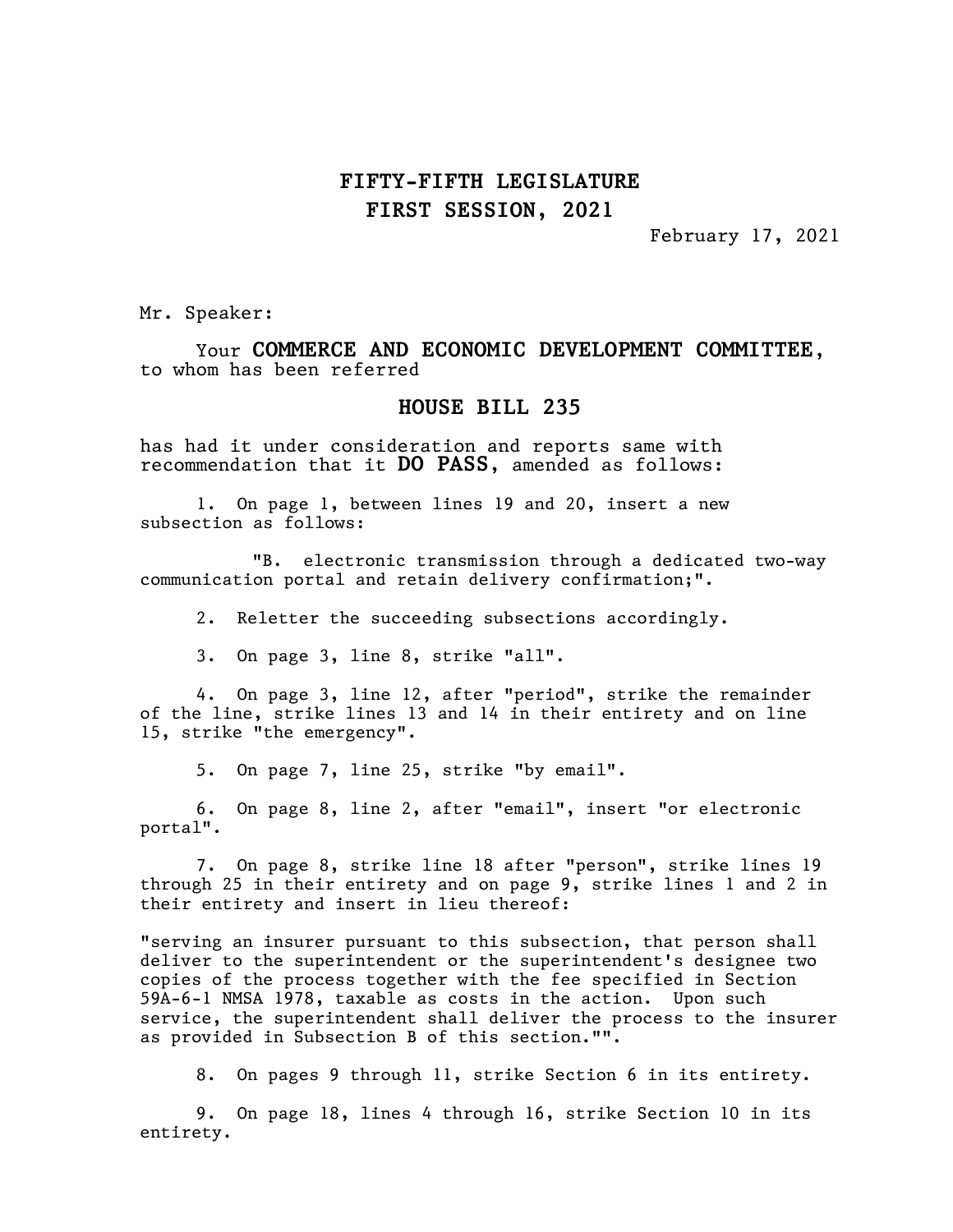HCEDC/HB 235 Page 2

10. On page 18, line 22, after "advertising", strike the remainder of the line, strike lines 23 through 25 in their entirety and on page 19, strike lines 1 through 22 in their entirety and insert in lieu thereof the following:

"to solicit or generate interest in an insurance product or health plan unless the advertising has been filed with and approved by the superintendent. An advertisement filed with, but not affirmatively approved or disapproved by the superintendent within thirty days of the filing, shall be deemed approved.

B. The superintendent may withdraw approval of an advertisement upon notice to the filer, who shall have thirty days from delivery of the notice to request a hearing to contest the withdrawn approval. The superintendent's notice shall specify the date after which a withdrawn form shall not be used. Such date shall be no less than thirty days after delivery of the notice of withdrawal to the filer.

C. The provisions of this section apply to any product or plan subject to the superintendent's jurisdiction.

D. As used in this section, "advertising" or "advertisement" means standardized consumer-facing material that contains information about the terms, cost, benefits or relative merits of a specific insurance or health plan product, but does not mean any quote or other customized information or material that is prepared for presentation to a specific or proposed insured."".

11. On page 21, line 2, strike ", whether or".

12. On page 27, line 21, after the period, insert "A separate filing is not required if a person has asked the superintendent to approve a value-added product or service as part of another form filing.".

13. On page 27, line 21, after "such", insert "stand-alone".

14. On page 27, line 22, strike "sixty" and insert in lieu thereof "thirty".

15. On page 29, line 7, strike "date" and insert in lieu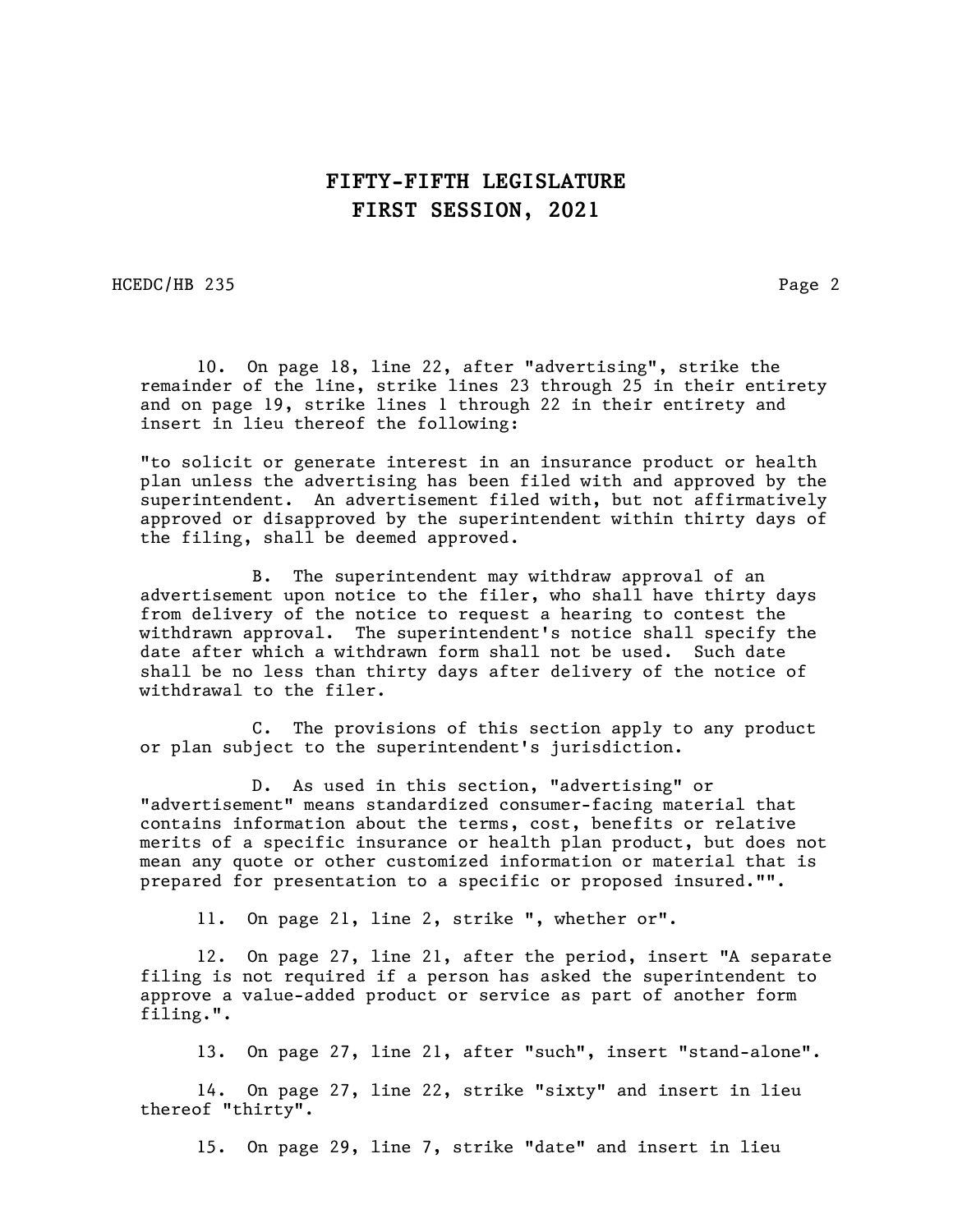HCEDC/HB 235 Page 3

thereof "forty-sixth day after".

16. On page 32, line 3, strike "and" and insert in lieu thereof "or".

17. On page 34, line 1, strike "such" and insert in lieu thereof "separate".

18. On page 54, strike lines 7 through 9 in their entirety.

19. Renumber the succeeding paragraphs accordingly.

20. On page 64, between lines 18 and 19, insert the following new section:

"SECTION 37. Section 59A-58-5 NMSA 1978 (being Laws 2001, Chapter 206, Section 5, as amended) is amended to read:

"59A-58-5. REGISTRATION REQUIREMENTS.--

A. A provider who wishes to issue, sell or offer for sale service contracts in this state must submit to the superintendent:

(1) a registration application on a form prescribed by the superintendent;

(2) proof that the provider has complied with the requirements for security pursuant to Section 59A-58-6 NMSA 1978;

(3) the name, address and telephone number of each administrator with whom the provider intends to contract, if any; and

(4) provided that House Bill 248 of the first session of the fifty-fifth legislature:

(a) becomes law, the registration renewal fee provided in Section 59A-6-1 NMSA 1978; or

(b) does not become law, a fee of five hundred dollars (\$500).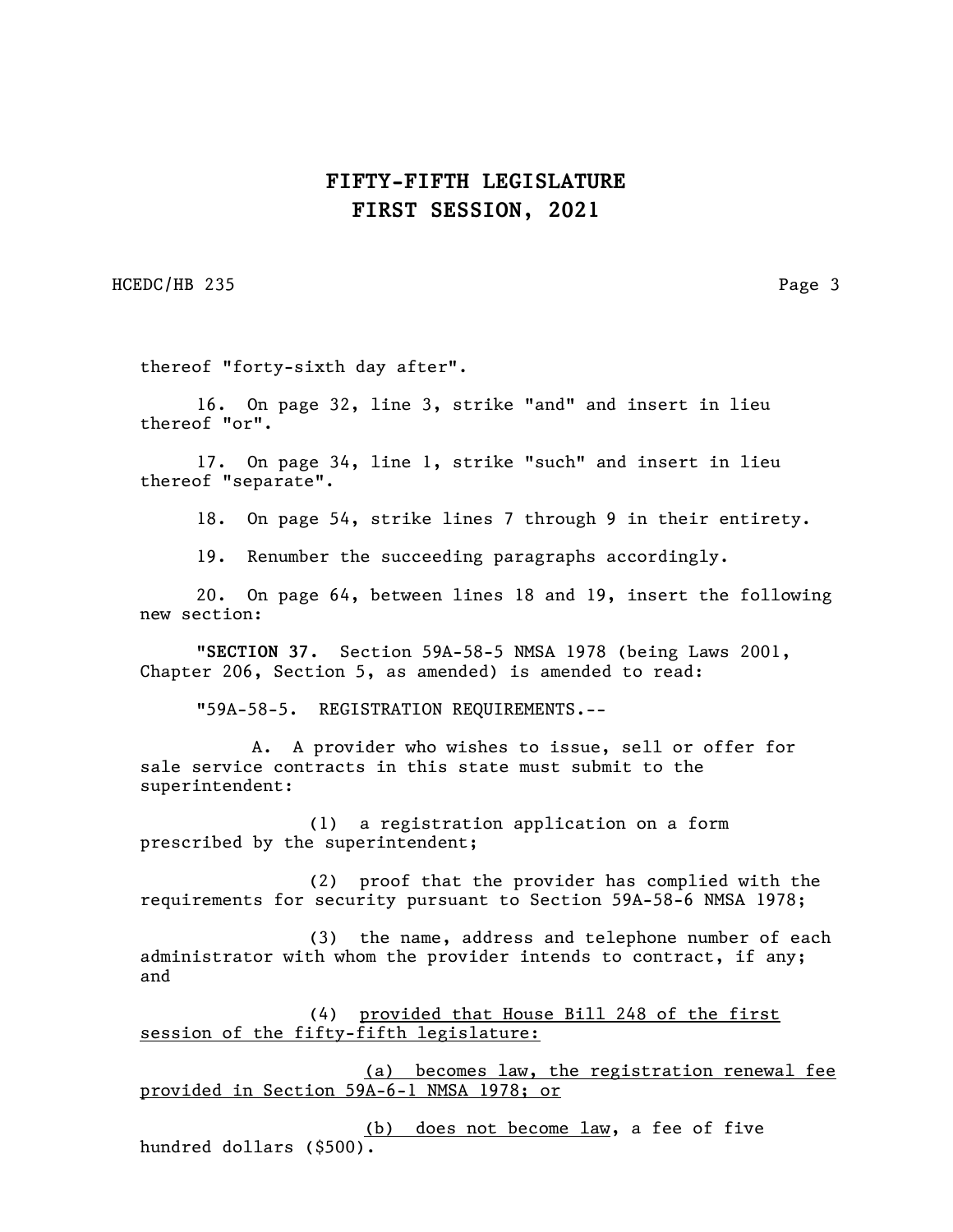HCEDC/HB 235 Page 4

B. A provider's registration is valid for one year after the date the registration is filed. A provider may renew the provider's registration if, before the registration expires, the provider submits to the superintendent an application on a form prescribed by the superintendent and, provided that House Bill 248 of the first session of the fifty-fifth legislature:

(1) becomes law, the registration renewal fee provided in Section 59A-6-1 NMSA 1978; or

(2) does not become law, a fee of five hundred dollars (\$500).

C. The provisions of this section shall not apply to major manufacturing companies' service contracts.

D. Service contract forms are not required to be filed with the superintendent."".

21. Renumber sections to correspond with these amendments.,

and thence referred to the JUDICIARY COMMITTEE.

Respectfully submitted,

Antonio "Moe" Maestas, Chair

Adopted Not Adopted

(Chief Clerk) (Chief Clerk)

Date